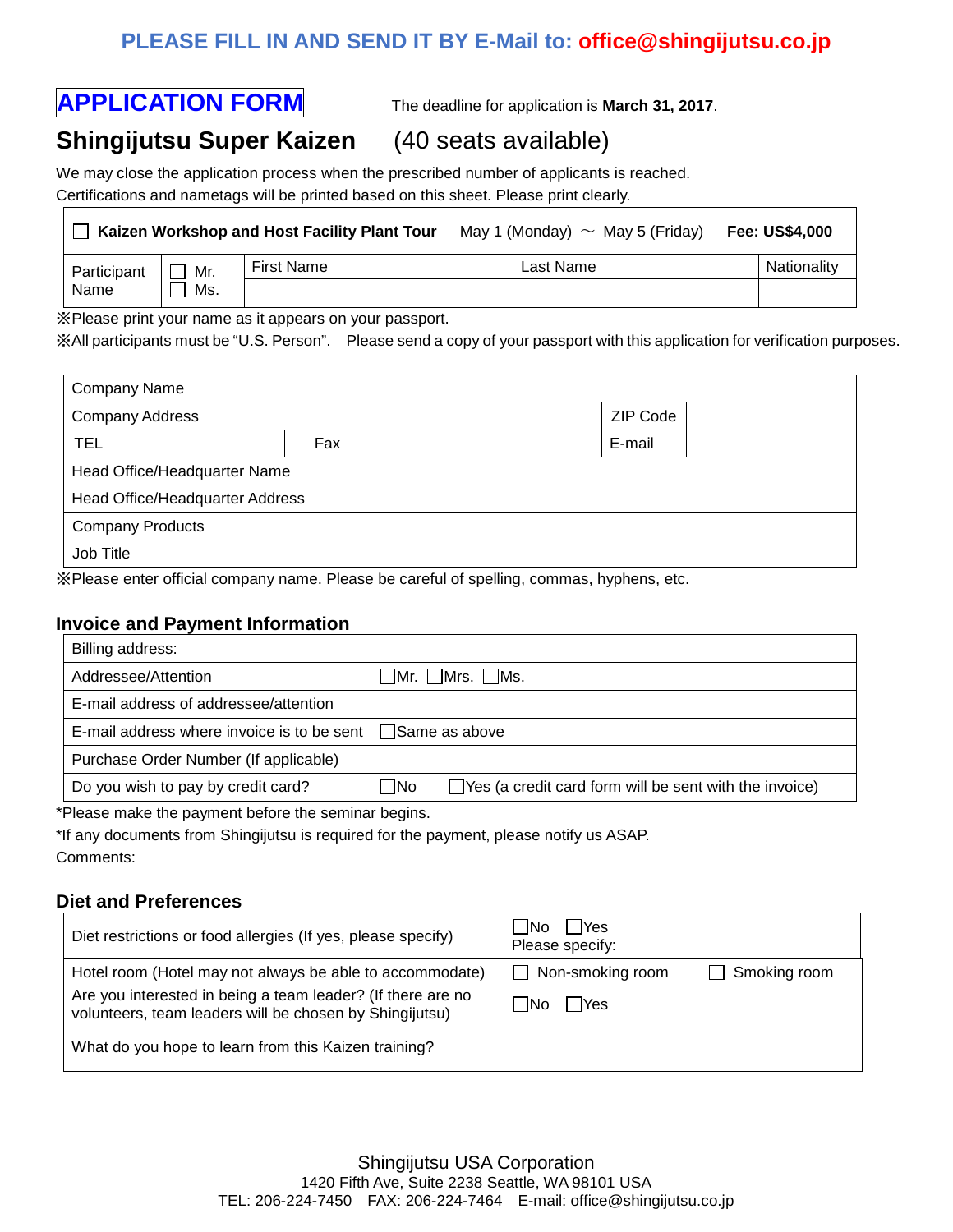## **PLEASE FILL IN AND SEND IT BY E-Mail to: office@shingijutsu.co.jp**

## **Arrival Flight Information**

The closest airport from the reserved hotel is Bradley International Airport (BDL) in Hartford/Windsor Locks, CT. Please list all flights, including connecting flights

| <b>Flight Number</b>                                                                                                   | Airport                                                                                 | <b>From</b> | to |  |  |  |
|------------------------------------------------------------------------------------------------------------------------|-----------------------------------------------------------------------------------------|-------------|----|--|--|--|
| <b>Flight Number</b>                                                                                                   | Airport                                                                                 | From (      | to |  |  |  |
| Arrival Date & Time into Hartford.                                                                                     |                                                                                         |             |    |  |  |  |
| Date:<br>Time: (                                                                                                       |                                                                                         |             |    |  |  |  |
| If arriving in Hartford before April 30th and require reservations at Hotel (TBD soon), please check box (TYes)        |                                                                                         |             |    |  |  |  |
|                                                                                                                        | X Hotel stay during this time will be one's own expense – please pay upon checking out. |             |    |  |  |  |
| . X Please arrange for own transportation between airport and hotel. If help is needed, please notify us.              |                                                                                         |             |    |  |  |  |
| <b>Departure Flight Information</b>                                                                                    |                                                                                         |             |    |  |  |  |
| The closest airport from last day location is Bradley International Airport (BDL). Please book the flight from Bradley |                                                                                         |             |    |  |  |  |
| International Airport (BDL).                                                                                           |                                                                                         |             |    |  |  |  |
| It takes about 1 hour from the host facility to Bradley International Airport (BDL).                                   |                                                                                         |             |    |  |  |  |

| <b>Flight Number</b>                                                                                               | Airport | From ( | to ( |  |
|--------------------------------------------------------------------------------------------------------------------|---------|--------|------|--|
| <b>Flight Number</b>                                                                                               | Airport | From ( | to ( |  |
| Arrival Date & Time into Hartford.                                                                                 |         |        |      |  |
| Date:<br>Time: (                                                                                                   |         |        |      |  |
| If departing Connecticut after May 5th and require reservations at Hotel (TBD soon), please check box $(\Box$ Yes) |         |        |      |  |
| X Hotel stay during this time will be one's own expense – please pay upon checking out.                            |         |        |      |  |
| . X Please arrange for own transportation between airport and hotel. If help is needed, please notify us.          |         |        |      |  |
| Comments:                                                                                                          |         |        |      |  |
|                                                                                                                    |         |        |      |  |

### **Seminar Fee**

①The workshop fee is US\$4,000, including breakfast and lunch on all days, workshop materials (text, notebook, and

stopwatch), certificate, accommodation fee (5 nights, April 30 – May 5), and pick up service to and from Bradley International Airport. Transportation to and from the host facility is also provided. Internet access at the hotel is free (free Wi-Fi). All applications will be confirmed by the Host Facility and Shingijutsu. Confirmation of your application acceptance will be sent via email. Invoice will be sent after the confirmation. Please pay the fee before the seminar begins.

②The seminar will end at 1:00 PM on Friday, May 5.

③This seminar is held exclusively for kaizen participant(s). We do not arrange anything for non-seminar participant(s), such

as participants' family members.

### **Attention**

①The Genba (manufacturing floor) Host Facility is a respected producer of formed, machined and fabricated sheet metal

aerospace components and assemblies for both commercial and military applications. United States laws and regulations prohibit U.S.-owned companies from engaging in certain transactions with foreign countries and nationals without the prior approval of the U.S. Department of State or the United States Department of Commerce. For this reason, all participants must be a "U.S. Person".

In order to comply with these regulations, all visitors must provide proof of identification to validate country of Citizenship prior to arrival. This proof of identification shall be a Government issued Passport from their country of origin, Birth Certificate or Green Card. If Citizenship is unable to be validated, Whitcraft LLC reserves the right to deny participation

> Shingijutsu USA Corporation 1420 Fifth Ave, Suite 2238 Seattle, WA 98101 USA TEL: 206-224-7450 FAX: 206-224-7464 E-mail: office@shingijutsu.co.jp